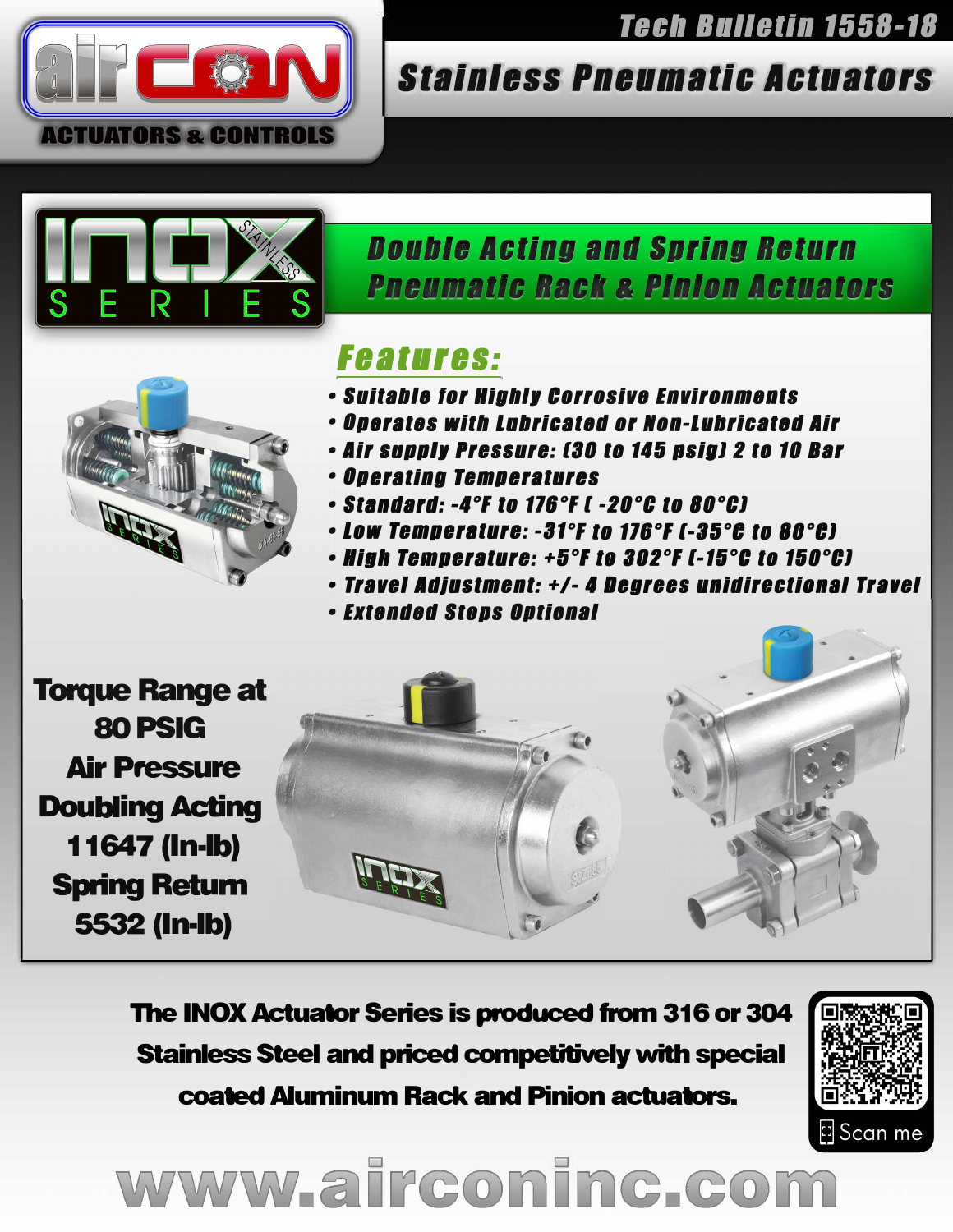## *Materials of Construction* **ruct**

| No.            | <b>Description</b>      | Qty.           | <b>Standards Material</b> |
|----------------|-------------------------|----------------|---------------------------|
|                | Indicator screw         |                | Stainless steel           |
| $\overline{2}$ | Indicator               |                | Plastic (ABS)             |
| 3              | Circlip                 |                | Stainless steel           |
| $\overline{4}$ | Thrust washer           |                | Stainless steel           |
| 5              | Outside washer          |                | Polyoxymethylene          |
| $\sigma$       | Body                    |                | Stainless steel           |
| 7              | O-ring (Pinion top)     |                | Viton/NBR                 |
| 8              | Bearing (Pinion top)    |                | Polyoxymethylene          |
| 9              | Inside washer           |                | Polyoxymethylene          |
| 10             | Pinion                  |                | Stainless steel           |
| 11             | Bearing (Pinion bottom) |                | Polyoxymethylene          |
| 12             | O-ring (Pinion bottom)  |                | <b>NBR</b>                |
| 13             | Plugs                   | $\overline{2}$ | <b>NBR</b>                |
| 14             | Pistons                 | $\overline{2}$ | Stainless steel           |
| 15             | O-rings (Pistons)       | $\overline{2}$ | <b>NBR</b>                |
| 16             | Bearings (Pistons)      | $\overline{2}$ | Polyoxymethylene          |
| 17             | Guides (Pistons)        | $\overline{2}$ | Nylon66                   |
| 18             | Spring                  | $\star$        | Spring steel              |
| 19             | Spring Retainer (L)     | $\star$        | Nylon66                   |
| 20             | Spring Retainer (R)     | $\star$        | Nylon66                   |
| 21             | Retainer Connector      | $\star$        | <b>Brass</b>              |
| 22             | O-rings (End-Caps)      | $\overline{2}$ | <b>NBR</b>                |
| 23             | End-Caps                | $\overline{2}$ | Stainless steel           |
| 24             | End-Cap Screws          | 8              | Stainless steel           |
| 25             | Adjust Screws           | $\overline{2}$ | Stainless steel           |
| 26             | O-rings (Adjust Screws) | $\overline{2}$ | <b>NBR</b>                |
| 27             | Nuts (Adjust Screws)    | $\overline{2}$ | Stainless steel           |



\* **Available in CFSM 31655 or CFS 30455** \*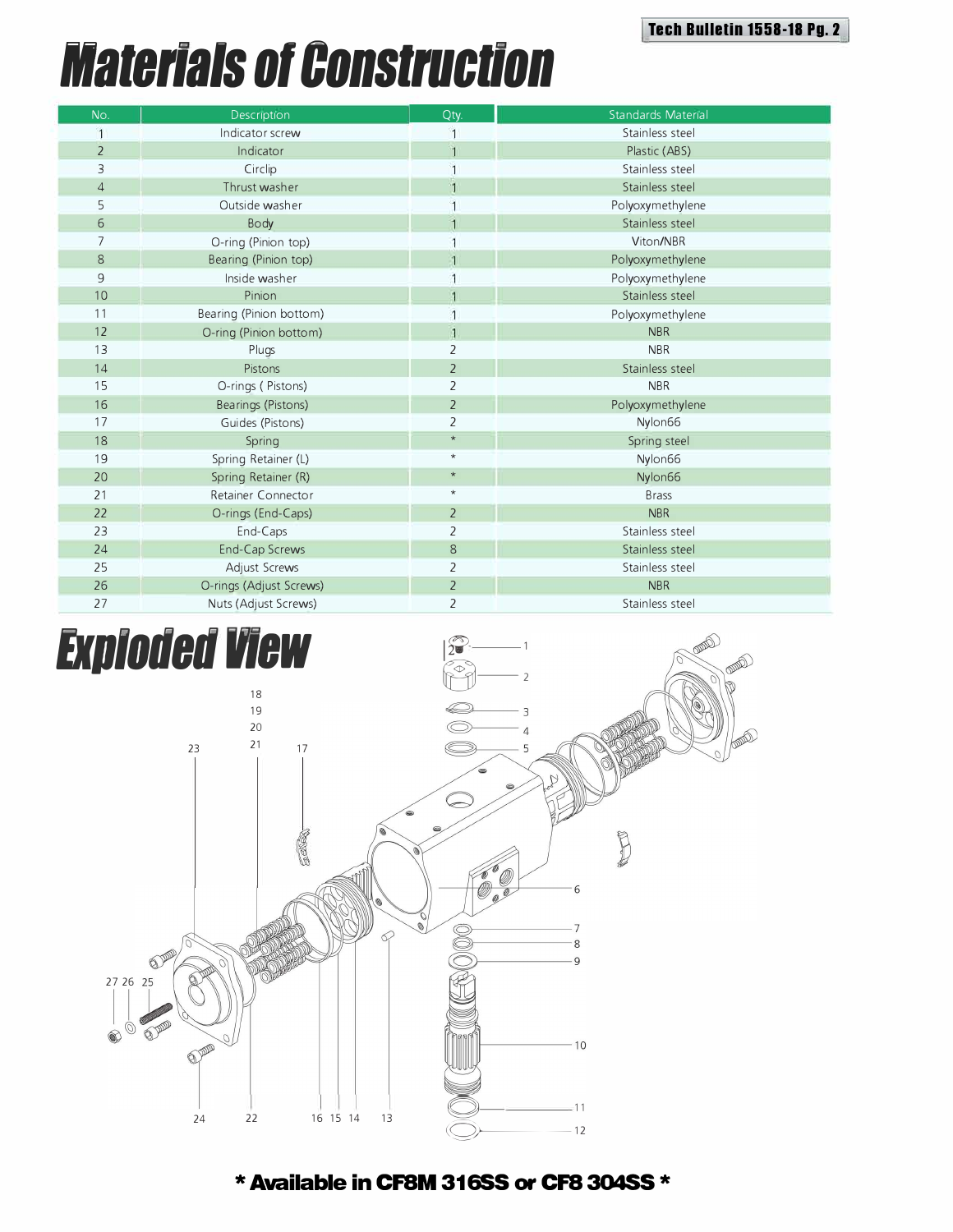### **Tech Bulletin 1558-18 Pu. 3**

B

# **Dimensions**



|                                                          |  |  | 85-SS   2.60   3.98   2.05   4.25   5.04   0.94   FU5 |            |     | FU7             |                                                            | NO X 10   NO X 13   0.669   7.80   0.630   3.15   0.83 |                                      |  | $1/4$ NPI |
|----------------------------------------------------------|--|--|-------------------------------------------------------|------------|-----|-----------------|------------------------------------------------------------|--------------------------------------------------------|--------------------------------------|--|-----------|
| $105-Ss$ 3.15 4.65 2.36 5.24                             |  |  | 6.02                                                  | 0.94       |     | F <sub>07</sub> |                                                            | $M8 \times 13$                                         | $0.866$   9.88 $ 0.630 $ 3.15   1.02 |  | 1/4" NPT  |
| $125-Ss$ 3.94 5.43 2.72 6.11 7.28                        |  |  |                                                       | 1.10       | FO7 | F <sub>10</sub> |                                                            | M8 x 13 M10 x 16 0.866 9.53 0.866 5.118 1.02           |                                      |  | 1/4" NPT  |
| $140-SS$   4.53   6.02   3.03   6.73   7.91   1.34   F10 |  |  |                                                       |            |     | F <sub>12</sub> | M10 x 16   M12 x 20   1.063   14.09   0.866   5.118   1.22 |                                                        |                                      |  | 1/4" NPT  |
| 160-SS   5.20   6.85   3.43   7.76   8.94                |  |  |                                                       | $1.54$ F10 |     | F <sub>12</sub> | M10 x 16   M12 x 20   1.063   12.80   0.866   5.118   1.22 |                                                        |                                      |  | 1/4" NPT  |
| 210-SS 5.67 8.90 4.45 10.04 11.22 2.17                   |  |  |                                                       |            |     | F14             |                                                            | M16 x 25   1.417   20.87   1.260   5.118   1.57        |                                      |  | 1/4" NPT  |
|                                                          |  |  |                                                       |            |     |                 |                                                            |                                                        |                                      |  |           |



### **Technical Data Double Acting Actuators Output Torque (lbf-in)**

| Model     | Air pressure (Psi) |      |      |      |       |       |       |       |       |  |  |  |  |  |  |
|-----------|--------------------|------|------|------|-------|-------|-------|-------|-------|--|--|--|--|--|--|
| Style     | 30                 | 40   | 50   | 60   | 70.   | 80    | 90    | 100   | 120   |  |  |  |  |  |  |
| $DA45-SS$ | 53                 | 67   | 87   | 107  | 120   | 133   | 160   | 178   | 214   |  |  |  |  |  |  |
| $DA60-SS$ | 125                | 157  | 204  | 251  | 283   | 314   | 377   | 419   | 502   |  |  |  |  |  |  |
| DA85-SS   | 272                | 340  | 443  | 545  | 614   | 682   | 818   | 910   | 1091  |  |  |  |  |  |  |
| DA105-SS  | 582                | 727  | 946  | 1164 | 1309  | 1455  | 1746  | 1940  | 2328  |  |  |  |  |  |  |
| DA125-SS  | 911                | 1132 | 1473 | 1814 | 2044  | 2265  | 2726  | 3027  | 3628  |  |  |  |  |  |  |
| DA140-SS  | 1548               | 1938 | 2522 | 3106 | 3496  | 3885  | 4655  | 5172  | 6213  |  |  |  |  |  |  |
| DA160-SS  | 2363               | 2956 | 3846 | 4735 | 5319  | 5912  | 7098  | 7883  | 9461  |  |  |  |  |  |  |
| DA210-SS  | 4656               | 5824 | 7568 | 9311 | 10479 | 11647 | 13444 | 15527 | 18631 |  |  |  |  |  |  |

### **Installation of Springs for Spring Return Actuator**



Even spring set is recommended for high cycle application. It is also feasible to insert an odd number of springs per side. By doing this more efficient actuator sizing can be achieved.